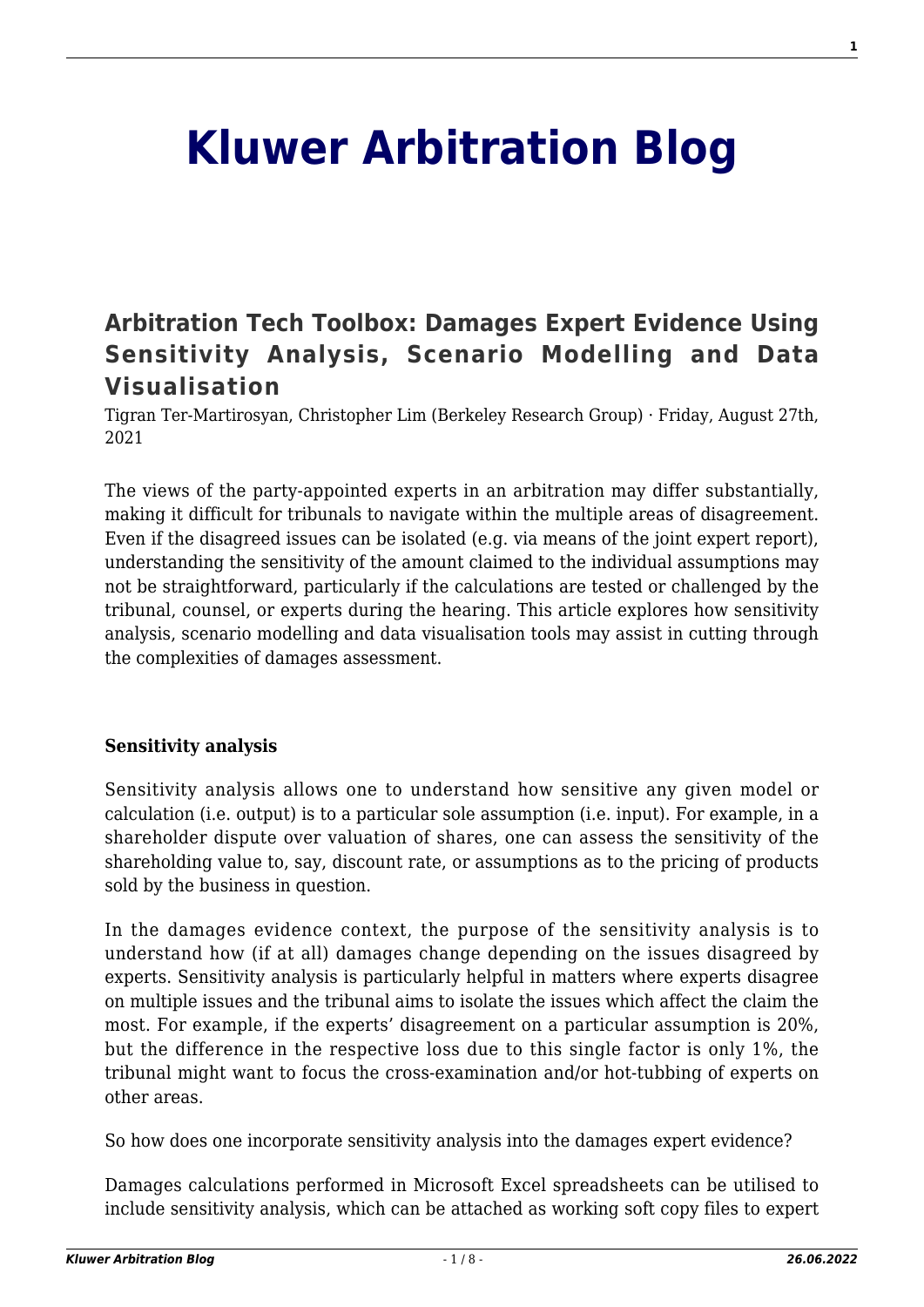#### reports.

Sensitivity analysis can be incorporated into Excel in various forms. One example is a sensitivity table showing a sensitivity of, say, estimated loss, to two selected inputs, e.g. rate used to discount future cash flows and assumed revenue growth (see Figure 1 below).



#### **Figure 1: Sensitivity data table in Excel**

Another way to make the Excel model more flexible is to use drop-down lists for some of the key assumptions or a dashboard of inputs, which could be easily changed by the user of the model. If such inputs are set out in a single sheet in a user-friendly format, that would allow tribunals to understand the impact of changing those assumptions on the loss without getting into complexities of the underlying modelling. An example of such dashboard of assumptions is shown in Figure 2 below.

#### **Figure 2: Dashboard of assumptions in Excel**

| <b>Assumptions</b>       | <b>Value</b> |                    |
|--------------------------|--------------|--------------------|
| Revenue growth (%)       | 3.0%         |                    |
| <b>EBITDA</b> margin (%) | 20.0%        | Can be flexed      |
| Tax rate (%)             | 20.0%        | during the hearing |
| Discount rate (%)        | 15.0%        |                    |
|                          |              |                    |
| Output                   | <b>USDm</b>  | Impact visible on  |
| Value of the loss        | 1,214        | the same page      |

#### **Scenario modelling**

Scenario modelling aims to answer the question of "what if?". In a damages quantification context, modelling various scenarios is helpful in the following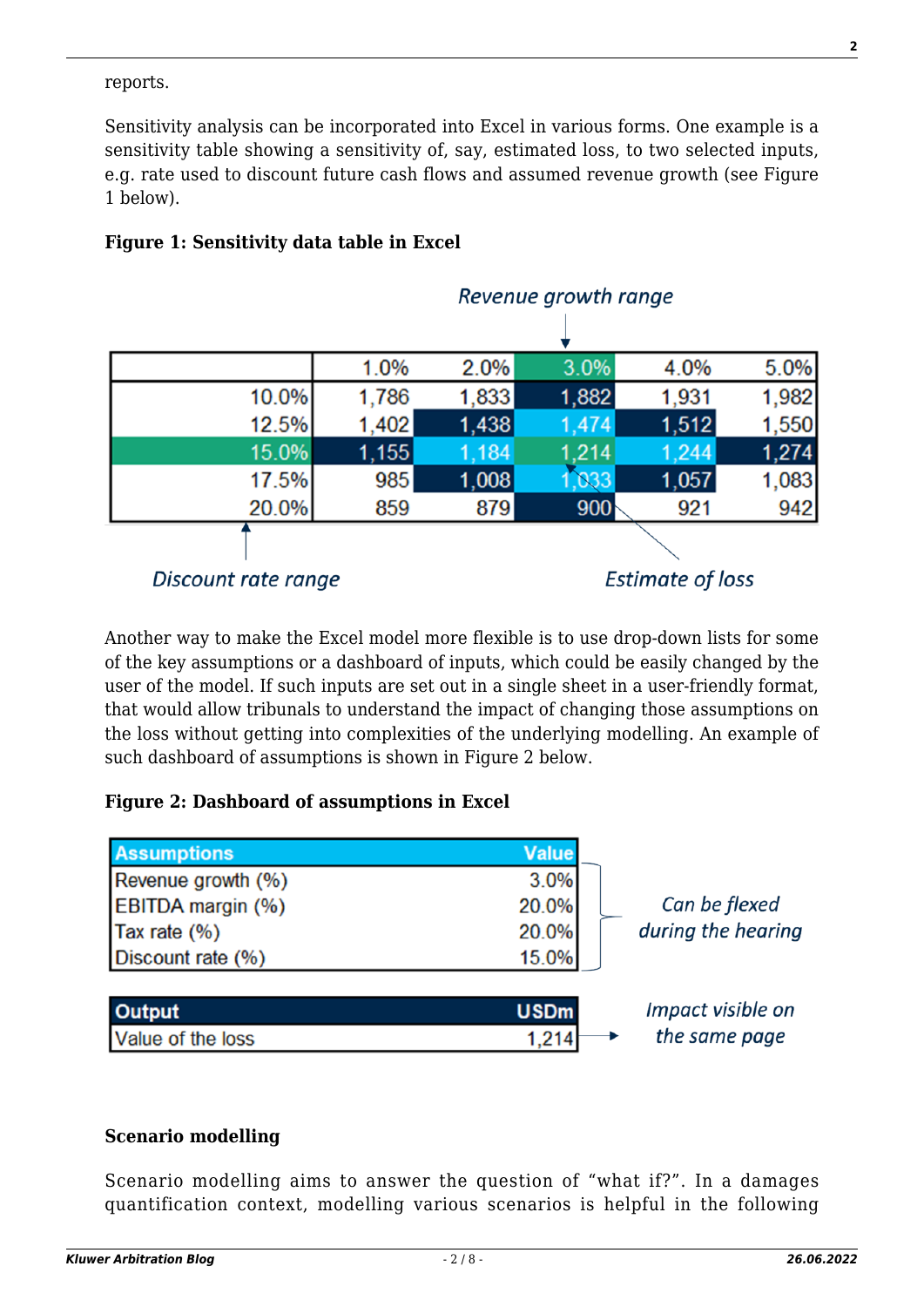circumstances:

- One has to consider alternative scenarios (i.e. counterfactual scenarios) of what would have happened but for the breach, e.g. in case the counterfactual position is disputed by the parties;
- The sub-categories of point (1) may include claims for the loss of opportunity, disputes arising out of failed M&A deals or in relation to a launch of a new product;
- In cases involving natural resource assets, one might consider various production profiles or production start dates of, say, greenfield mines or oil/gas fields, and the respective impact on value of such assets;
- Assumptions about contingent events (e.g. achievement of profit targets, occurrence of an IPO) may affect the loss in M&A disputes and claims over share options or management incentive shares; and
- In some cases, different sets of forecasts might be available for the same subject asset, e.g. prepared by management, lender and/or a third-party advisor.

Compared to the sensitivity analysis, modelling scenarios generally involves changing multiple inputs or assumptions at the same time, which makes it a more complex exercise. In certain circumstances, modelling an alternative scenario may require creating a new Excel model with a different structure, as opposed to amending the existing one. Therefore, it is important for the tribunal, counsel, and experts to define various scenarios to be considered in a particular matter as soon as possible, as introducing new scenarios later in the process (e.g. during the hearing) may restrict the experts' ability to perform the necessary amendments promptly. However, if the set of alternative scenarios is defined early enough in the proceedings, experts can incorporate flexibility into their Excel models to allow switching between scenarios in real-time.

As with sensitivity analysis, one can create a dedicated worksheet in Excel allowing one to switch between various scenarios and also change the individual assumptions outside those scenarios (see Figure 3 for an example).

#### **Figure 3: Scenario selection sheet in Excel**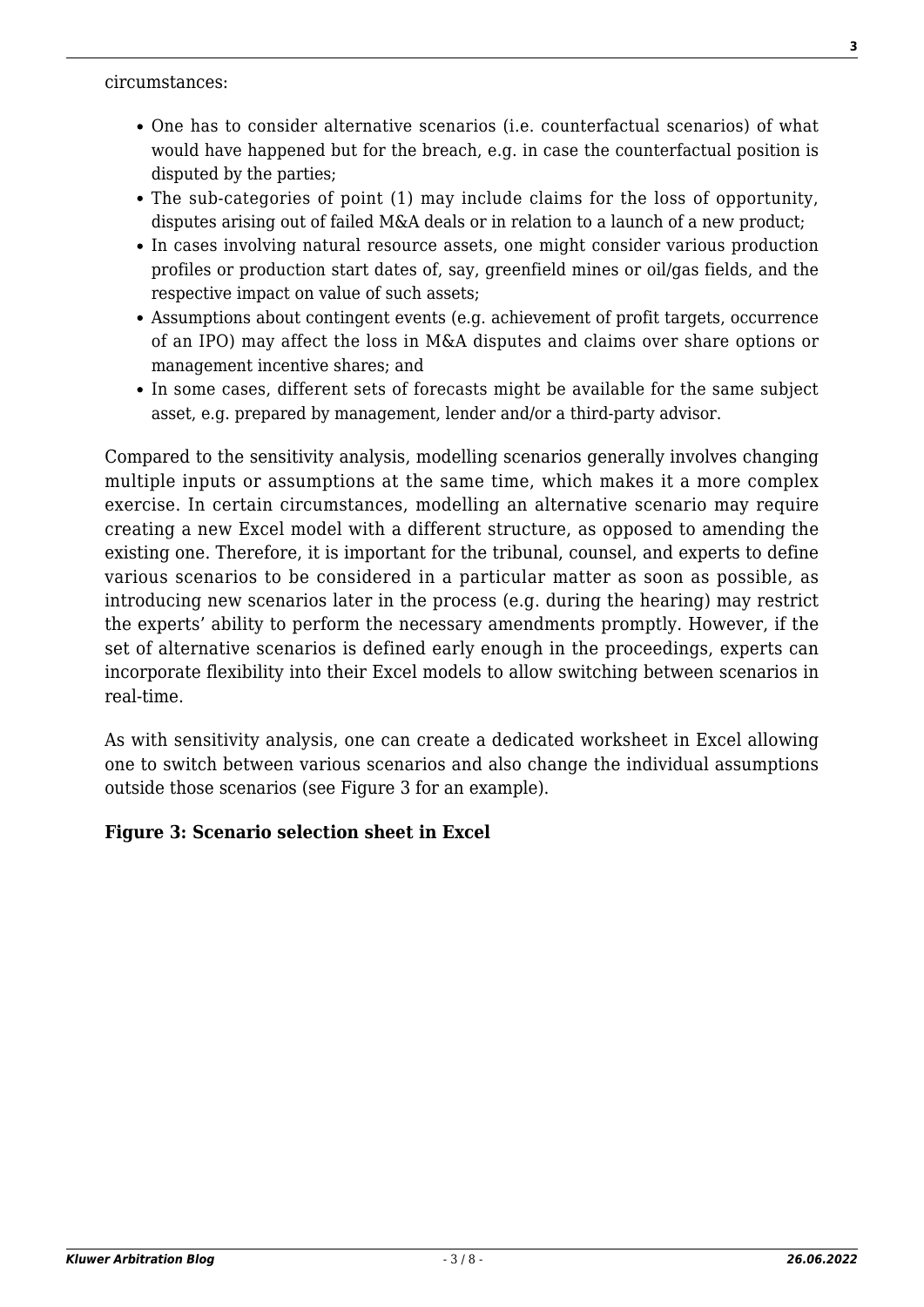

Creating a user-friendly dashboard in Excel would equip the tribunal with a tool to (a) select an appropriate scenario for calculating the loss, based on tribunal's findings of fact and law; and (b) make changes to the individual inputs and assumptions.

### **Joint expert models for sensitivity/scenario analyses**

One way to identify areas of disagreement between experts and potentially narrow the list of those down is for the tribunal to order experts to prepare a joint expert report (or joint statement). This report typically sets out the areas of agreement and disagreement between experts, together with their reasoning for the latter. In many cases, such joint report is used as a starting point for the cross-examination of experts or witness conferencing (also known as hot-tubbing).

Either during the joint expert report stage or based on tribunal's directions, experts can prepare a joint model incorporating various sensitivity/scenario analyses. Although creating a joint model may be a time-consuming exercise, a joint model:

- Removes the need for experts to review and comment on another expert's model if any substantial changes are made to it. In other words, the tribunal, counsel, and experts can focus on a single model as a starting point;
- Specifies and shows the areas of expert disagreement in a user-friendly way, so that changes to the individual assumptions and/or selection of relevant scenarios can be made; and
- Can be amended during the hearing in an uncontroversial manner, thus limiting the need for experts to perform further calculations after the hearing.

In our practice, joint expert models can be prepared even in cases where damages experts use different valuation approaches and/or counterfactual scenarios. In such **4**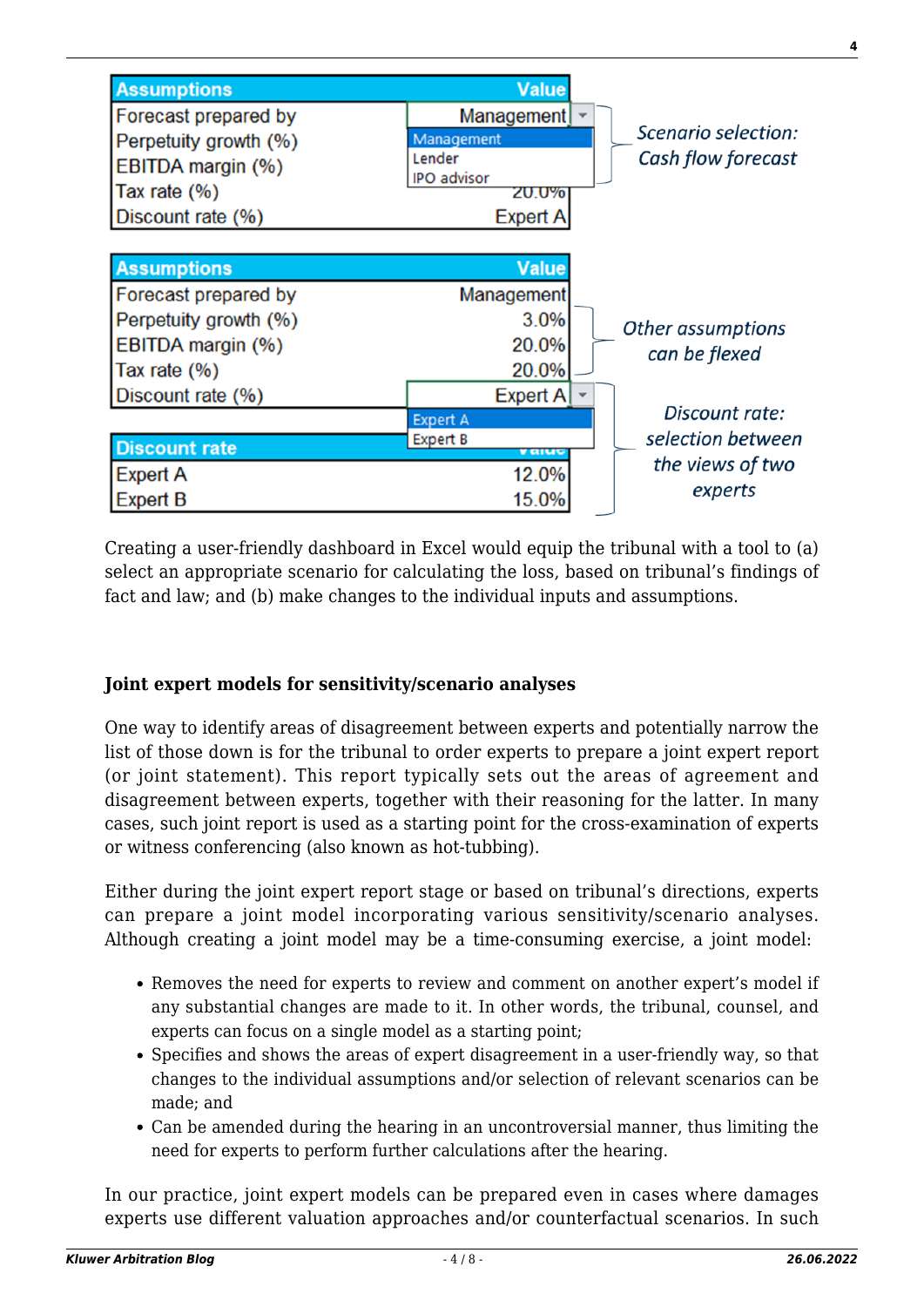cases, the decision the tribunal may have to make becomes two-tiered. First, the tribunal decides on the appropriate approach/scenario. Second, the tribunal decides on the individual assumptions within the selected approach/scenario.

#### **Use of data visualisation tools in damages expert evidence**

Whilst Excel is a common tool for damages experts to create their models, there are instances where the data is so complex and voluminous that a more sophisticated data visualisation platform should be used. Data visualisation tools can assist in presenting the data and damages models by consolidating various Excel spreadsheets and calculations into a single platform. These tools:

- Allow you to pull all the data used in a damages model into a single platform, e.g. by combining multiple spreadsheets;
- Would have built-in functionality to assist in "cleaning up" for erroneous data, as well as consolidating data in a consistent manner. Further, one can keep track of all modifications made to the original source data; and
- Incorporate more sophisticated charting and presentation functions compared to Excel, facilitating a more holistic approach to analysing data, model sensitivities and implications of various scenarios on the damages estimate. This functionality is generally easy to navigate, as shown in Figures 5 and 6 below.



#### **Figure 4: Cash flow forecast graph**

#### **Figure 5: Analysis of valuation's sensitivity to revenue and discount rate assumptions**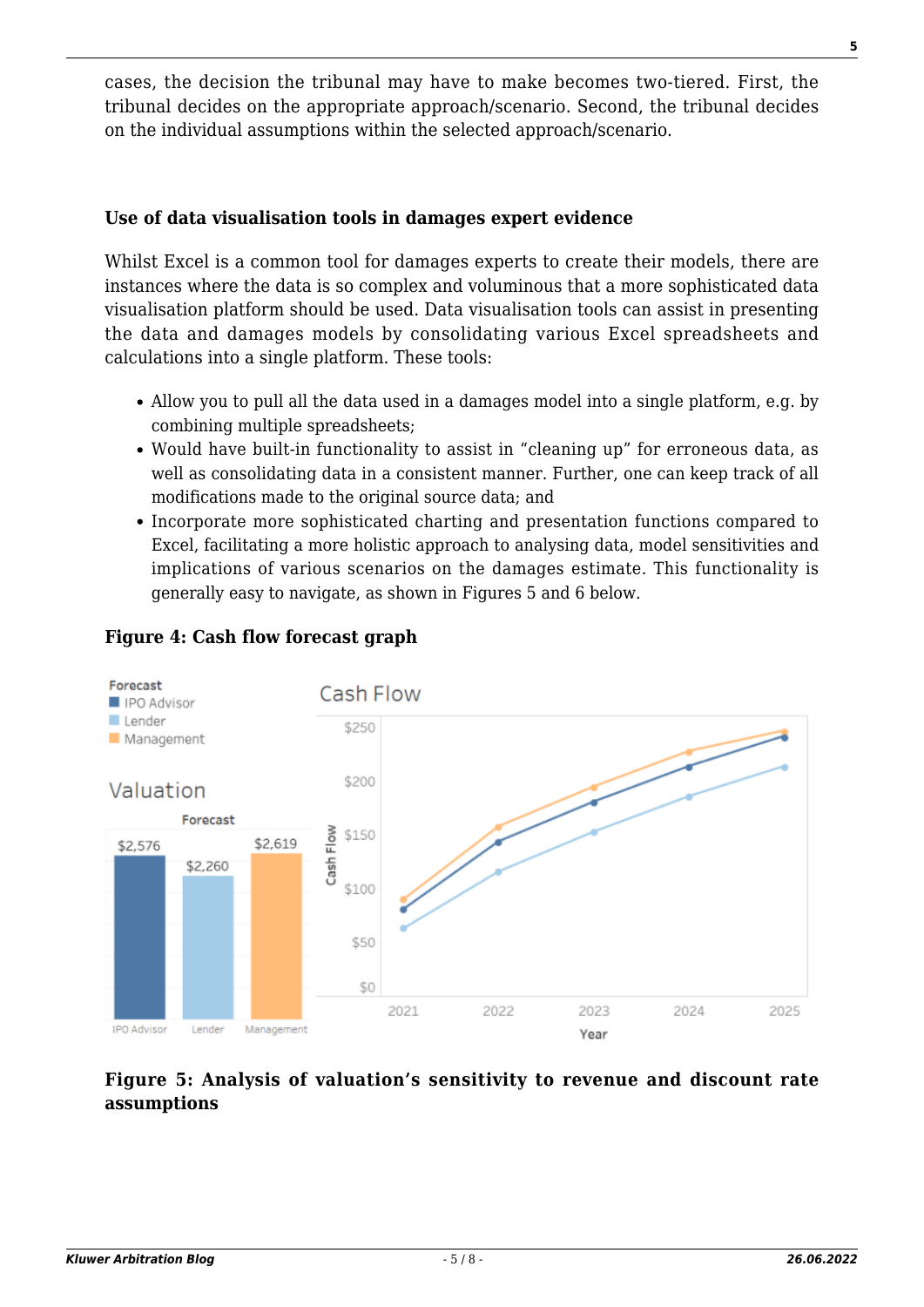#### **Valuation:**  $$1,214m$

| <b>Revenue Growth Y1</b><br>3.0% |       |       | Discount rate<br>15.0% |       |       | $ \sim$ $\rightarrow$ |
|----------------------------------|-------|-------|------------------------|-------|-------|-----------------------|
|                                  | 2021  | 2022  | Year<br>2023           | 2024  | 2025  | TV                    |
| <b>Revenue</b>                   | 1,030 | 1,057 | 1,080                  | 1,099 | 1,115 | 1,126                 |
| Revenue growth                   | 3.0%  | 2.6%  | 2.2%                   | 1.8%  | 1.4%  | 1.0%                  |
| <b>EBITDA</b> margin %           | 20%   | 20%   | 20%                    | 20%   | 20%   | 20%                   |
| <b>EBITDA</b>                    | 206   | 211   | 216                    | 220   | 223   | 225                   |
| Cash flow                        | 143   | 147   | 150                    | 153   | 156   | 178                   |
| <b>Discount factor</b>           | 0.93  | 0.81  | 0.71                   | 0.61  | 0.53  | 0.00                  |
| NPV                              | 133   | 119   | 106                    | 94    | 83    | 678                   |

#### **SENSITIVITY ANALYSIS**

## Valuation:

 $$1,214m$ 

| <b>Revenue Growth Y1</b> |                        | Year  |       |       |       |       |       |
|--------------------------|------------------------|-------|-------|-------|-------|-------|-------|
| $\circ$ 1.0%             |                        | 2021  | 2022  | 2023  | 2024  | 2025  | TV    |
| $\circ$ 2.0%             | Revenue                | 1,030 | 1.057 | 1.080 | 1.099 | 1,115 | 1,126 |
| $@3.0\%$                 | Revenue growth         | 3.0%  | 2.6%  | 2.2%  | 1.8%  | 1.4%  | 1.0%  |
| $\circ$ 4.0%             |                        |       |       |       |       |       |       |
| $\circ$ 5.0%             | <b>EBITDA</b> margin % | 20%   | 20%   | 20%   | 20%   | 20%   | 20%   |
| Discount rate            | <b>EBITDA</b>          | 206   | 211   | 216   | 220   | 223   | 225   |
| $0.10.0\%$               |                        |       |       |       |       |       |       |
| $\circ$ 12.5%            | Cash flow              | 143   | 147   | 150   | 153   | 156   | 178   |
| $@15.0\%$                | <b>Discount factor</b> | 0.93  | 0.81  | 0.71  | 0.61  | 0.53  | 0.00  |
| $\circ$ 17.5%            |                        |       |       |       |       |       |       |
| $\circ$ 20.0%            | <b>NPV</b>             | 133   | 119   | 106   | 94    | 83    | 678   |

Last, but not least, data visualisation tools allow experts to share their damages models with other people (e.g. opposing party's expert during the joint expert report preparation stage) and give a certain level of access to either just view the model or modify it with any changes being tracked by the software itself. This is especially important in the current pandemic climate where experts are unable to meet physically to discuss their damages models and potentially arrive at a joint model.

#### **Concluding Remarks**

Reconciling the evidence of damages experts may be complicated at times, even with the joint expert report in place. The use of sensitivity analysis in the experts' damages models may bridge the gap and make it possible for tribunals to test those models in a real-time mode (e.g. during the hearing). If the quantum of the loss is also dependent on multiple assumptions of a factual and legal nature, including assumptions as to the counterfactual events, one may find scenario modelling helpful as a tool for the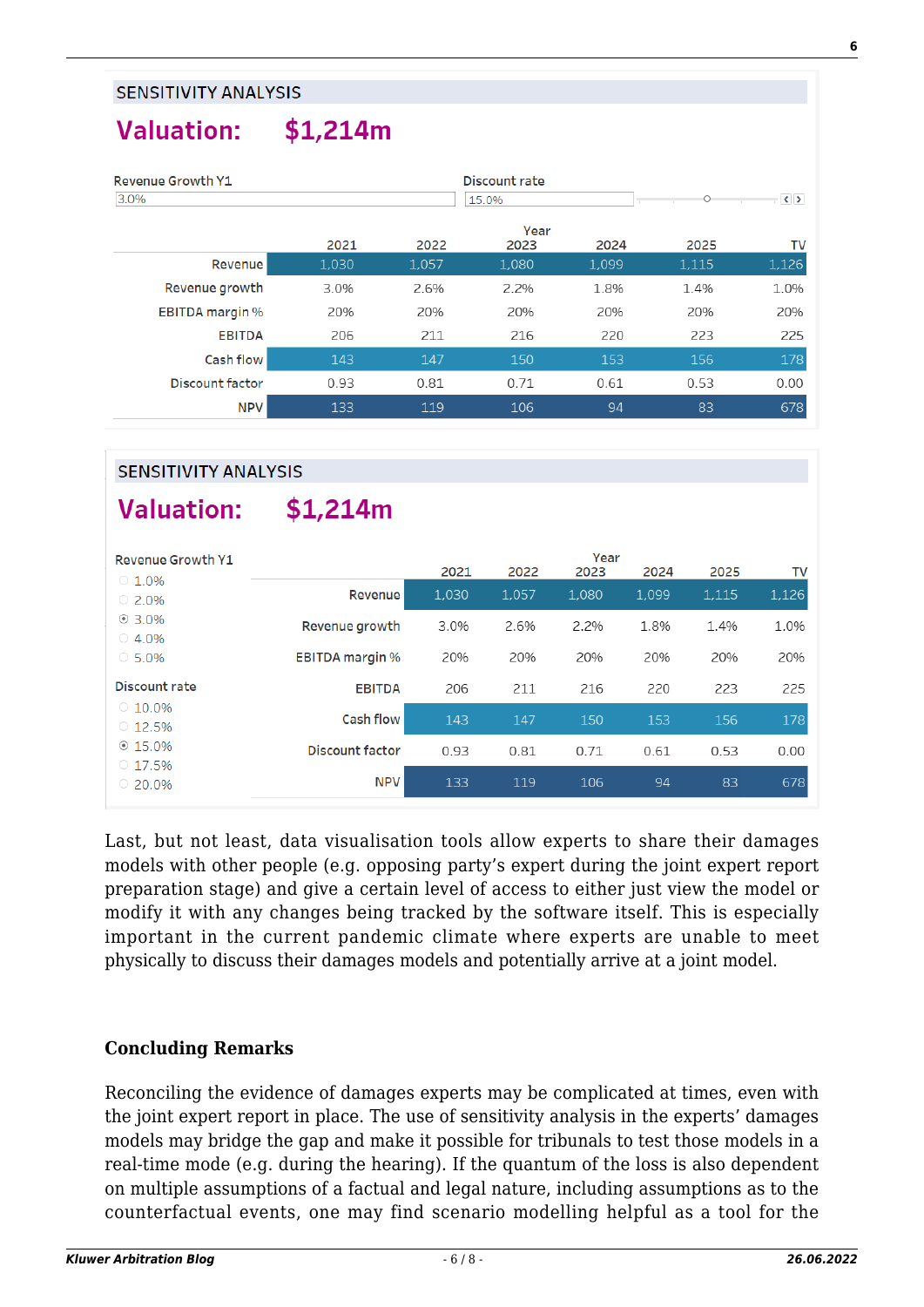tribunal to explore the impact of any particular scenario on the loss.

Sensitivity analysis and scenario modelling can be performed using the standard Excel spreadsheet functionality (e.g. by creating a user-friendly dedicated summary sheet), making it simple for the tribunal, counsel, and experts to change the individual assumptions and switch between various scenarios.

Although relatively unexplored in arbitration context, specialised data visualisation software may also be a useful tool in preparing and presenting damages expert evidence, particularly in data-heavy matters. This software makes it possible to consolidate all the relevant data into a single platform in a consistent manner and exploit enhanced functionality for charting and presenting of data, including for the purpose of sensitivity and scenario analysis.

=======

*The views and opinions expressed in this article are those of the author(s) and do not necessarily reflect the opinions, position, or policy of Berkeley Research Group, LLC or its other employees and affiliates.*

*Further posts on our Arbitration Tech Toolbox series can be found [here](http://arbitrationblog.kluwerarbitration.com/category/arbitration-tech-toolbox). The content of this post is intended for educational and general information. It is not intended for any promotional purposes. Kluwer Arbitration Blog, the Editorial Board, and this post's author make no representation or warranty of any kind, express or implied, regarding the accuracy or completeness of any information in this post.*

#### **Profile Navigator and Relationship Indicator**

Offers 6,200+ data-driven arbitrator, expert witness and counsel profiles and the ability to explore relationships of 13,500+ arbitration practitioners and experts for potential conflicts of interest.

[Learn how](https://www.wolterskluwer.com/en/solutions/kluwerarbitration/practiceplus?utm_source=arbitrationblog&utm_medium=articleCTA&utm_campaign=article-banner) **[Kluwer Arbitration Practice Plus](https://www.wolterskluwer.com/en/solutions/kluwerarbitration/practiceplus?utm_source=arbitrationblog&utm_medium=articleCTA&utm_campaign=article-banner)** [can support you.](https://www.wolterskluwer.com/en/solutions/kluwerarbitration/practiceplus?utm_source=arbitrationblog&utm_medium=articleCTA&utm_campaign=article-banner)

*To make sure you do not miss out on regular updates from the Kluwer Arbitration Blog, please subscribe [here](http://arbitrationblog.kluwerarbitration.com/newsletter/). To submit a proposal for a blog post, please consult our [Editorial Guidelines.](http://arbitrationblog.kluwerarbitration.com/editorial-guidelines/)*